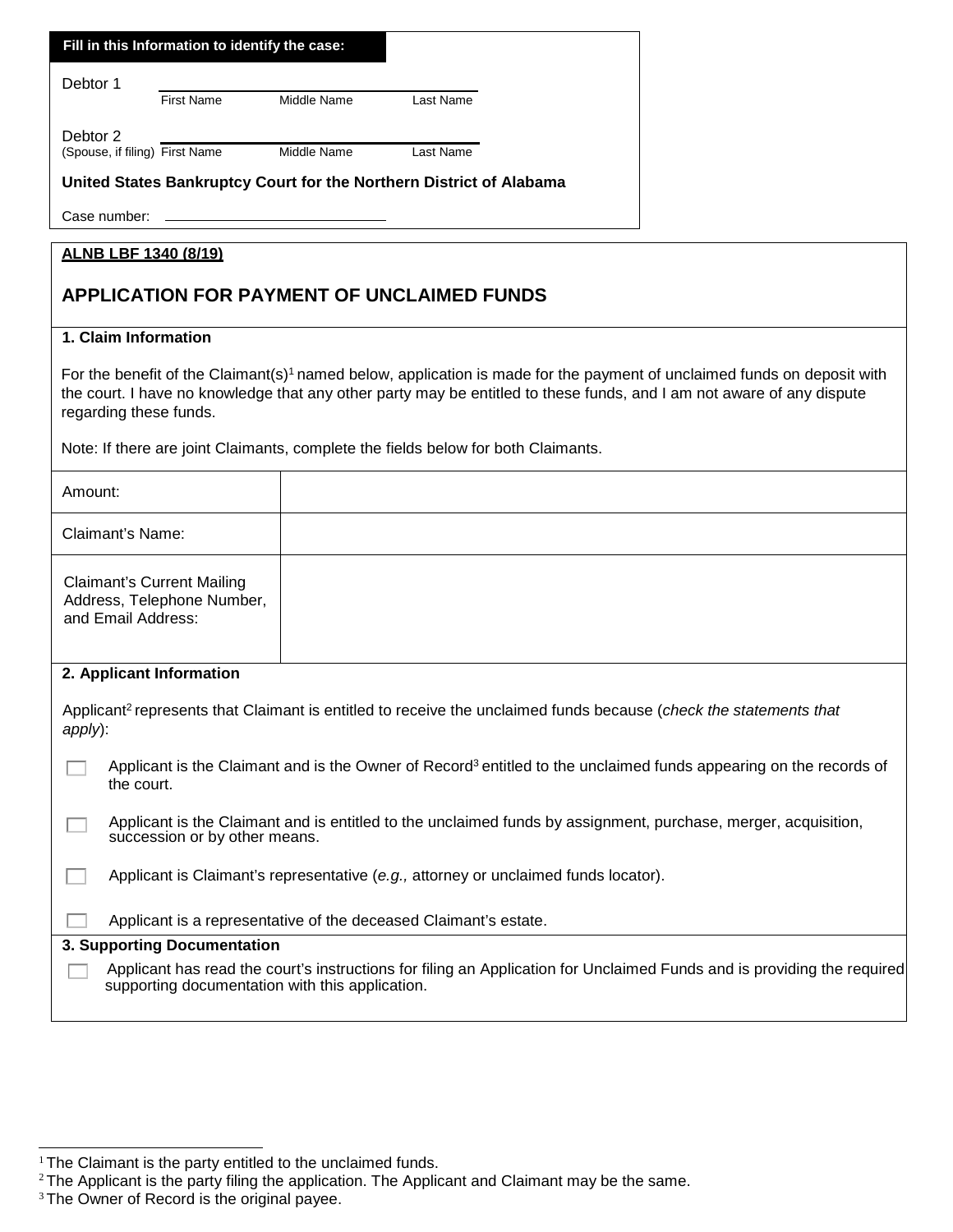| 4. Notice to United States Attorney                                                                                                                                                                                               |                                                                                                                                                                                                                                |  |  |  |  |
|-----------------------------------------------------------------------------------------------------------------------------------------------------------------------------------------------------------------------------------|--------------------------------------------------------------------------------------------------------------------------------------------------------------------------------------------------------------------------------|--|--|--|--|
| Applicant has sent a copy of this application and supporting documentation to the United States Attorney,<br>pursuant to 28 U.S.C. § 2042, at the following address:                                                              |                                                                                                                                                                                                                                |  |  |  |  |
| Office of the United States Attorney<br>Northern District of Alabama<br>1801 Fourth Avenue North<br>Birmingham, AL 35203                                                                                                          |                                                                                                                                                                                                                                |  |  |  |  |
| 5. Applicant Declaration<br>Pursuant to 28 U.S.C. § 1746, I declare under penalty of<br>perjury under the laws of the United States of America<br>that the foregoing is true and correct.<br>Date: <u>_______________________</u> | 5. Co-Applicant Declaration (if applicable)<br>Pursuant to 28 U.S.C. § 1746, I declare under penalty of<br>perjury under the laws of the United States of America<br>that the foregoing is true and correct.                   |  |  |  |  |
| Signature of Applicant <sup>4</sup>                                                                                                                                                                                               | Signature of Co-Applicant (if applicable) <sup>4</sup>                                                                                                                                                                         |  |  |  |  |
| Printed Name of Applicant                                                                                                                                                                                                         | Printed Name of Co-Applicant (if applicable)                                                                                                                                                                                   |  |  |  |  |
| Address:                                                                                                                                                                                                                          | Address:                                                                                                                                                                                                                       |  |  |  |  |
| Telephone: William Communication of the Communication of the Communication of the Communication of the Communication of the Communication of the Communication of the Communication of the Communication of the Communication     | Telephone: New York Changes and Changes and Changes and Changes and Changes and Changes and Changes and Changes and Changes and Changes and Changes and Changes and Changes and Changes and Changes and Changes and Changes an |  |  |  |  |
|                                                                                                                                                                                                                                   |                                                                                                                                                                                                                                |  |  |  |  |
| <b>6. Notarization</b>                                                                                                                                                                                                            | 6. Notarization                                                                                                                                                                                                                |  |  |  |  |
| STATE OF THE STATE OF THE STATE OF THE STATE OF THE STATE OF THE STATE OF THE STATE OF THE STATE OF THE STATE O                                                                                                                   | STATE OF $\_\_\_\_\_\_\_\_\_\_$                                                                                                                                                                                                |  |  |  |  |
| COUNTY OF                                                                                                                                                                                                                         | COUNTY OF _                                                                                                                                                                                                                    |  |  |  |  |
| This Application for Unclaimed Funds, dated<br>was subscribed and sworn to before                                                                                                                                                 | This Application for Unclaimed Funds, dated<br>was subscribed and sworn to before<br>me this _______day of _____________________, 20______by                                                                                   |  |  |  |  |
| who signed above and is personally known to me (or<br>proved to me on the basis of satisfactory evidence) to be<br>the person whose name is subscribed to the within<br>instrument. WITNESS my hand and official seal.            | who signed above and is personally known to me (or<br>proved to me on the basis of satisfactory evidence) to be<br>the person whose name is subscribed to the within<br>instrument. WITNESS my hand and official seal.         |  |  |  |  |
| (SEAL)<br>Notary Public <sup>5</sup>                                                                                                                                                                                              | Notary Public <sup>5</sup><br>(SEAL)                                                                                                                                                                                           |  |  |  |  |
| My commission expires: ______________                                                                                                                                                                                             |                                                                                                                                                                                                                                |  |  |  |  |

 $^4$ Signature of Applicant must be an original/wet signature, preferably in blue ink.

 $5$  Signature of Notary Public must be an original/wet signature, preferably in blue ink.